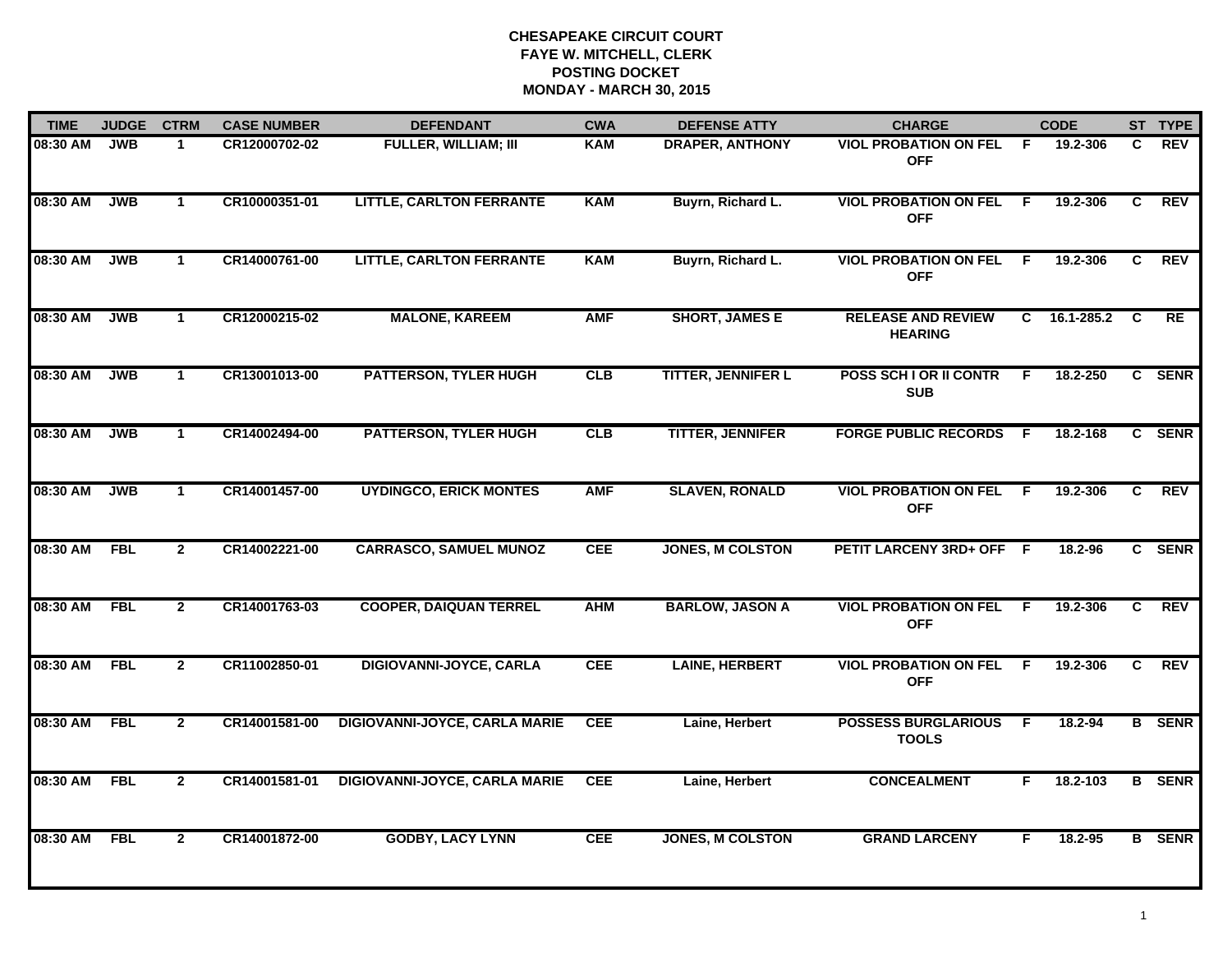| <b>TIME</b>  | <b>JUDGE</b> | <b>CTRM</b>             | <b>CASE NUMBER</b> | <b>DEFENDANT</b>                  | <b>CWA</b>                        | <b>DEFENSE ATTY</b>      | <b>CHARGE</b>                              |     | <b>CODE</b>   |                | ST TYPE       |
|--------------|--------------|-------------------------|--------------------|-----------------------------------|-----------------------------------|--------------------------|--------------------------------------------|-----|---------------|----------------|---------------|
| 08:30 AM     | <b>FBL</b>   | $\overline{2}$          | CR14001872-02      | <b>GODBY, LACY LYNN</b>           | <b>CEE</b>                        | <b>JONES, M COLSTON</b>  | <b>LARCENY W/INTENT TO</b><br><b>SELL</b>  |     | F 18.2-108.01 |                | <b>B</b> SENR |
| 08:30 AM     | <b>FBL</b>   | $\overline{2}$          | CR14001975-00      | <b>LAYNE, BRIAN LEE</b>           | <b>CEE</b>                        | <b>BALES, PATRICK L</b>  | <b>GRAND LARCENY</b>                       | F.  | 18.2-95       |                | <b>B</b> SENR |
| 08:30 AM     | <b>FBL</b>   | $\overline{2}$          | CR14001975-01      | <b>LAYNE, BRIAN LEE</b>           | <b>CEE</b>                        | <b>BALES, PATRICK L</b>  | <b>PETIT LARCENY</b>                       | М   | 18.2-96       |                | <b>B</b> SENR |
| 08:30 AM     | <b>FBL</b>   | $\mathbf{2}$            | CR14001975-02      | <b>LAYNE, BRIAN LEE</b>           | <b>CEE</b>                        | <b>BALES, PATRICK L</b>  | <b>PETIT LARCENY</b>                       | М   | 18.2-96       |                | <b>B</b> SENR |
| 08:30 AM     | <b>EPG</b>   | 3                       | CR12000488-01      | <b>ASH, DAVID ANDREW</b>          | <b>STOKES, MARK</b><br><b>JAF</b> |                          | <b>VIOL PROBATION ON FEL</b><br><b>OFF</b> | F.  | 19.2-306      | C.             | <b>REV</b>    |
| 08:30 AM     | <b>EPG</b>   | $\mathbf{3}$            | CR14001770-01      | <b>BROKENBERRY, GERREN JARROD</b> | <b>AJS</b>                        | <b>HARRIS, ERIC</b>      | <b>ATTEMPT PWID COCAINE</b>                | - F | 18.2-248      |                | C SENR        |
| 08:30 AM     | <b>EPG</b>   | $\overline{\mathbf{3}}$ | CR13001355-02      | <b>BURKE, KOLBY DAVON</b>         | <b>MSI</b>                        | <b>BELOTE, NICOLE</b>    | <b>VIOL PROBATION ON FEL</b><br><b>OFF</b> | - F | 19.2-306      |                | RE            |
| 08:30 AM     | <b>EPG</b>   | $\overline{3}$          | CR13002733-00      | <b>JONES, JAMEL HERBERT</b>       | <b>JAF</b>                        | <b>STOKES, MARK</b>      | <b>VIOL PROBATION ON FEL</b><br><b>OFF</b> | E   | 19.2-306      | $\overline{c}$ | <b>REV</b>    |
| 08:30 AM     | <b>EPG</b>   | 3                       | CR12002076-03      | <b>WILLIAMS, DEMETRIUS MARKEE</b> | <b>PLC</b>                        | Gilchrist, Kurt A.       | <b>VIOL PROBATION ON FEL</b><br><b>OFF</b> | F.  | 19.2-306      | C.             | <b>REV</b>    |
| 08:30 AM     | <b>TSW</b>   | 4                       | CR14002390-00      | <b>COPELAND, DENNIS LAMORE</b>    | CLB                               | <b>WENTWORTH, RACHEL</b> | <b>GRAND LARCENY</b>                       | F.  | $18.2 - 95$   |                | <b>B</b> SENR |
| 08:30 AM TSW |              | 4                       | CR14002390-01      | <b>COPELAND, DENNIS LAMORE</b>    | <b>CLB</b>                        | <b>WENTWORTH, RACHEL</b> | <b>GRAND LARCENY</b>                       | F.  | $18.2 - 95$   |                | <b>B</b> SENR |
| 08:30 AM     | <b>TSW</b>   | 4                       | CR13001747-06      | <b>EVANS, MARK CHRISTOPHER</b>    | CLB                               | <b>SHILLING, ANDREW</b>  | <b>VIOL PROBATION ON FEL</b><br><b>OFF</b> | -F  | 19.2-306      | C              | REV           |
| 08:30 AM     | <b>TSW</b>   | $\overline{\mathbf{4}}$ | CR14002479-00      | <b>EVANS, MARK CHRISTOPHER</b>    | CLB                               | <b>WENTWORTH, RACHEL</b> | <b>GRAND LARCENY</b>                       | F.  | 18.2-95       |                | C SENR        |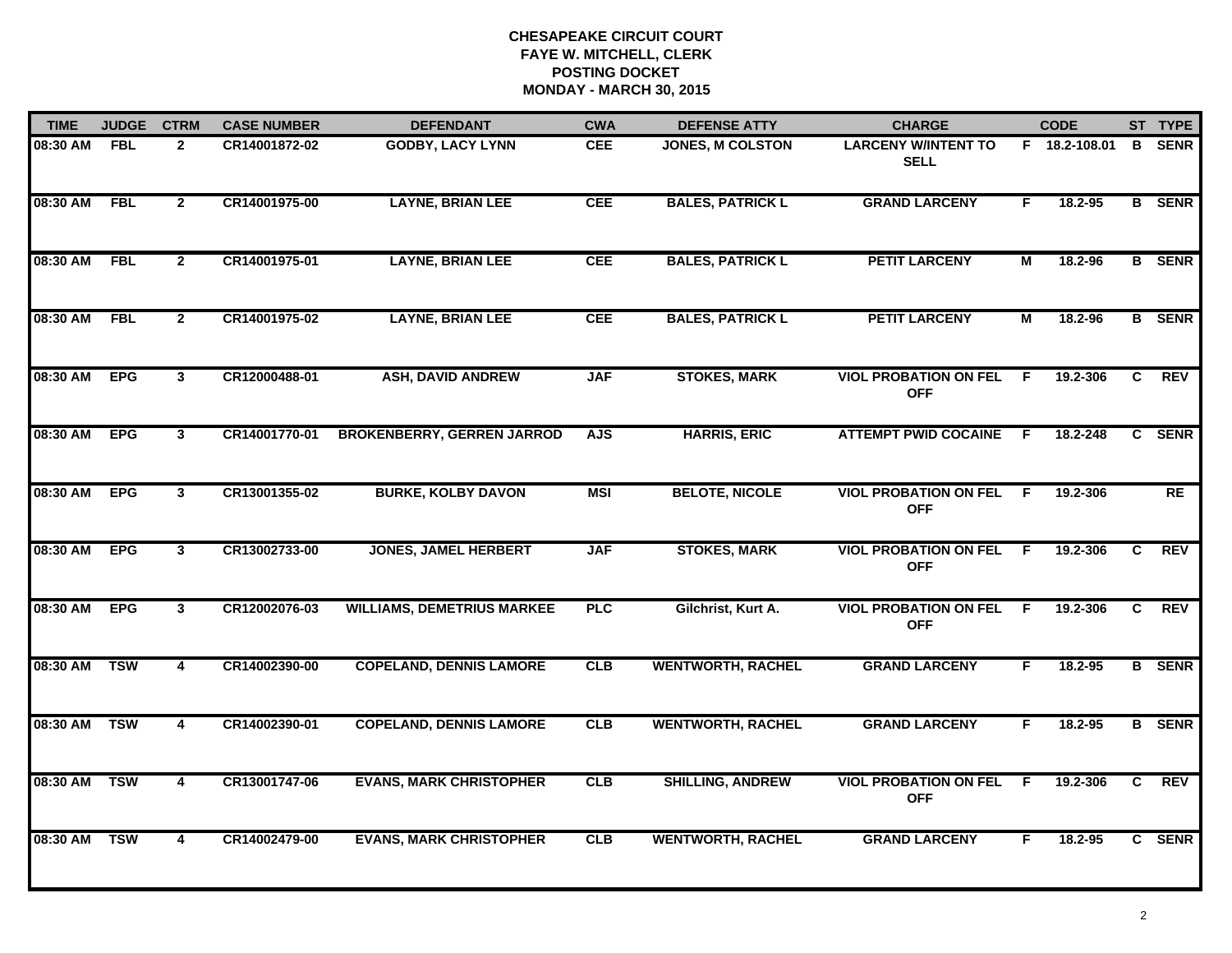| <b>TIME</b>  | <b>JUDGE</b> | <b>CTRM</b> | <b>CASE NUMBER</b> | <b>DEFENDANT</b>             | <b>CWA</b> | <b>DEFENSE ATTY</b>   | <b>CHARGE</b>                                | <b>CODE</b> |             |                | ST TYPE        |
|--------------|--------------|-------------|--------------------|------------------------------|------------|-----------------------|----------------------------------------------|-------------|-------------|----------------|----------------|
| 08:30 AM     | <b>TSW</b>   | 4           | CR14000812-00      | <b>MCKINSEY, MACI DAWN</b>   | <b>WHC</b> | Black, Hugh E; III    | <b>GRAND LARCENY</b>                         | F           | 18.2-95     |                | <b>B</b> SENR  |
| 08:30 AM RDS |              | 6           | CR14002243-00      | <b>CROSKEY, TRAI TISHON</b>  | <b>CEE</b> | Buyrn, Richard L.     | <b>GRAND LARCENY</b>                         | F           | 18.2-95     | в              | C.             |
| 08:30 AM     | <b>RDS</b>   | 6           | CR15000131-01      | <b>CROSKEY, TRAI TISHON</b>  | <b>CEE</b> |                       | <b>FORGE CHECK</b>                           | F.          | 18.2-172    | $\overline{c}$ | $\overline{c}$ |
| 08:30 AM     | <b>RDS</b>   | 6           | CR15000131-03      | <b>CROSKEY, TRAI TISHON</b>  | <b>CEE</b> |                       | <b>OBTAIN MONEY/FALSE</b><br><b>PRETENSE</b> | F.          | 18.2-178    | C.             | C              |
| 08:30 AM     | <b>RDS</b>   | 6           | CR15000131-04      | <b>CROSKEY, TRAI TISHON</b>  | <b>CEE</b> |                       | <b>POSSESS COCAINE</b>                       | F.          | 18.2-250    | C              | C              |
| 08:30 AM RDS |              | 6           | CR12002274-01      | <b>CUPP, RAY THOMAS; III</b> | <b>AMF</b> | <b>MORRIS, DIALLO</b> | <b>VIOL PROBATION ON FEL</b><br><b>OFF</b>   | - F         | 19.2-306    | C.             | <b>REV</b>     |
| 08:30 AM     | <b>RDS</b>   | 6           | CR10002756-01      | <b>KIAH, ANTHONY RONDELL</b> | <b>MLK</b> | <b>DAVID, RICHARD</b> | <b>VIOL PROBATION ON FEL</b><br><b>OFF</b>   | F           | 19.2-306    | S.             | <b>REV</b>     |
| 08:30 AM     | <b>RDS</b>   | 6           | CR14000285-00      | <b>PAPPAS, MICHAEL P</b>     | <b>ABD</b> |                       | <b>DISREGARD HWY SIGN</b>                    |             | 46.2-830    | $\overline{s}$ | <b>UA</b>      |
| 08:30 AM     | <b>RDS</b>   | 6           | CR14002342-00      | <b>ROBINSON, EDWARD LEE</b>  | <b>CEE</b> | Winn, A Robinson      | PETIT LARCENY 3RD+ OFF F                     |             | 18.2-96     |                | <b>B</b> SENR  |
| 08:30 AM     | <b>RDS</b>   | 6           | CR14000270-00      | <b>SCOTT, MEGHAN E</b>       | <b>MLK</b> | Ortiz, Kathleen A.    | <b>PETIT LARCENY</b>                         | М           | $74-4$      | S              | $\overline{c}$ |
| 09:30 AM     | <b>TSW</b>   | 4           | CR10000339-05      | <b>GREEN, DARRYL LAMONT</b>  |            |                       | VIOL GOOD BEHAV ON FEL F<br><b>OFF</b>       |             | 19.2-306    |                | C ADAT         |
| 09:30 AM     | <b>TSW</b>   | 4           | CR10000471-15      | <b>GREEN, DARRYL LAMONT</b>  |            |                       | VIOL GOOD BEHAV ON FEL F<br><b>OFF</b>       |             | 19.2-306    |                | C ADAT         |
| 09:30 AM     | <b>TSW</b>   | 4           | CR14002497-00      | PENDERGRASS, STEVEN PATRICK  | <b>AMF</b> |                       | <b>MALICIOUS WOUNDING-</b><br><b>ATTEMPT</b> | F.          | $18.2 - 51$ |                | C ADAT         |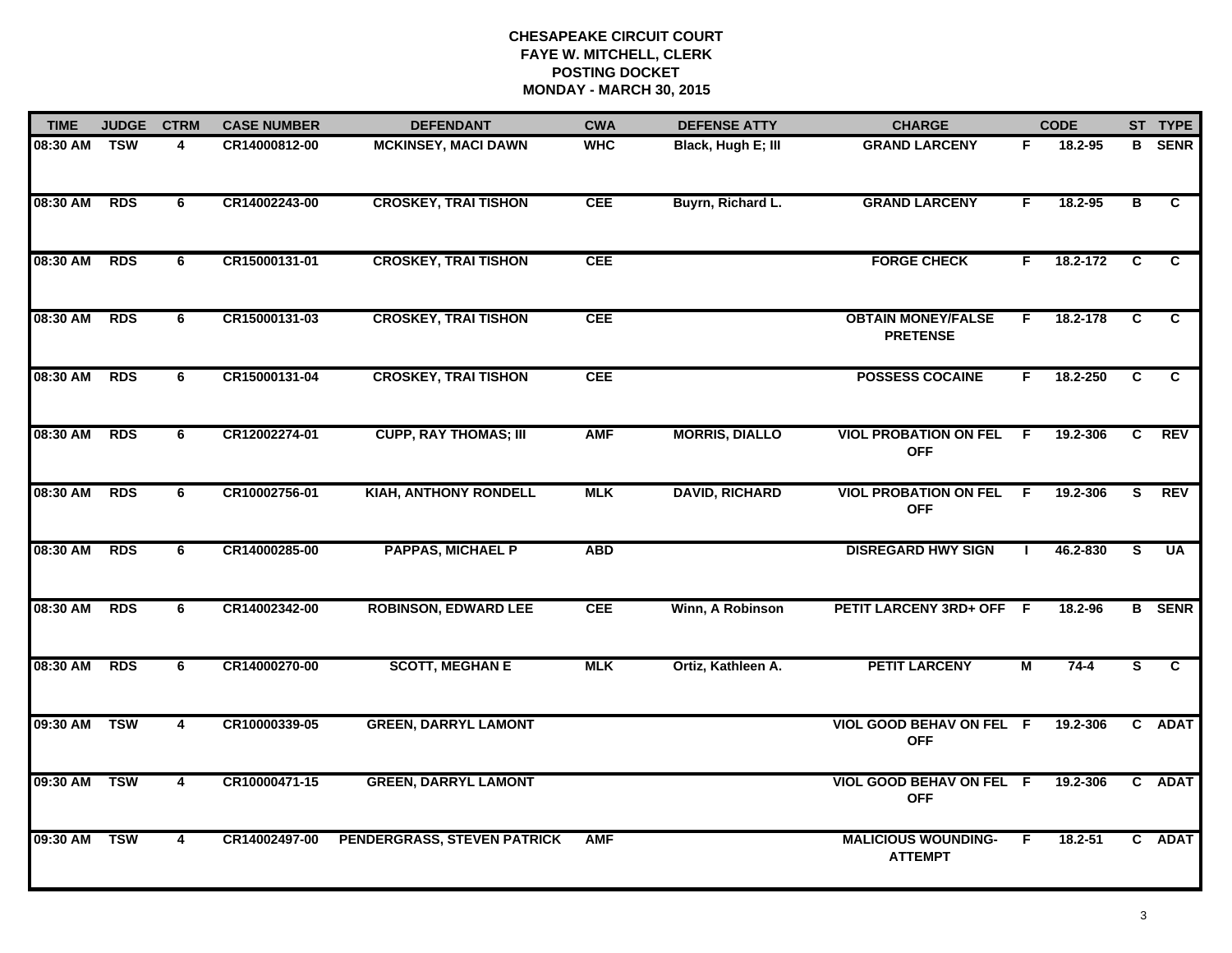| <b>TIME</b>  | <b>JUDGE</b> | <b>CTRM</b>    | <b>CASE NUMBER</b> | <b>DEFENDANT</b>                  | <b>CWA</b> | <b>DEFENSE ATTY</b>      | <b>CHARGE</b>                                   | <b>CODE</b>  |               |                | ST TYPE     |
|--------------|--------------|----------------|--------------------|-----------------------------------|------------|--------------------------|-------------------------------------------------|--------------|---------------|----------------|-------------|
| 09:30 AM TSW |              | 4              | CR14002497-01      | PENDERGRASS, STEVEN PATRICK       | <b>AMF</b> |                          | <b>GANG: PARTIC IN CRIMINAL F</b><br><b>ACT</b> |              | 18.2-46.2     | C.             | <b>ADAT</b> |
| 09:30 AM     | <b>TSW</b>   | 4              | CR14002497-02      | PENDERGRASS, STEVEN PATRICK       | <b>AMF</b> |                          | <b>GANG: THREAT/FORCE</b><br><b>MEMBERSHIP</b>  | М            | $18.2 - 46.3$ | C              | <b>ADAT</b> |
| 09:30 AM     | <b>TSW</b>   | 4              | CR14001976-00      | <b>THOMPSON, MARVIN CORNELL</b>   | <b>AHM</b> | <b>PASS, STEPHANIE P</b> | <b>ELUDE</b>                                    | F            | 46.2-817      | C              | <b>AC</b>   |
| 09:30 AM     | <b>TSW</b>   | 4              | CR14001138-00      | <b>WADLEY, NATHANIEL KAREEM</b>   | <b>BKF</b> | Winn, A. Robinson        | <b>ABDUCTION</b>                                | F            | $18.2 - 47$   | C              | <b>WC</b>   |
| 10:00 AM     | <b>JWB</b>   | $\mathbf{1}$   | CR14001443-00      | <b>MARSHALL, ALESIA VANTALICE</b> | CLB        | <b>MUSSONI, ERIK</b>     | <b>SIMPLE ASSAULT</b>                           | М            | 18.2-57       | в              | SUP         |
| 10:00 AM     | <b>JWB</b>   | $\mathbf 1$    | CR14002049-00      | <b>MARSHALL, ALESIA VANTALICE</b> | CLB        | <b>MUSSONI, ERIK</b>     | <b>DAMAGE PROPERTY &lt;\$1000 M</b>             |              | 18.2-137      | в              | <b>SUP</b>  |
| 10:00 AM     | FBL          | $\overline{2}$ | CR15000140-00      | <b>BRYANT, ROBERT; JR</b>         | <b>ABD</b> | Crook, Heather B         | <b>MALICIOUS WOUNDING</b>                       | F.           | $18.2 - 51$   | $\overline{c}$ | <b>TRYL</b> |
| 10:00 AM     | <b>FBL</b>   | $\mathbf{2}$   | CR14002498-00      | <b>COLLINS, RUSSELL JARRELL</b>   | <b>AMF</b> | <b>POULSON, MICHAEL</b>  | <b>GANG: PARTIC IN CRIMINAL F</b><br><b>ACT</b> |              | 18.2-46.2     |                | C TRYL      |
| 10:00 AM     | <b>FBL</b>   | $\mathbf{2}$   | CR14002498-01      | <b>COLLINS, RUSSELL JARRELL</b>   | <b>AMF</b> | <b>POULSON, MICHAEL</b>  | <b>GANG: SOLICIT, INVITE,</b><br><b>RECRUIT</b> | М            | 18.2-46.3     |                | C TRYL      |
| 10:00 AM     | <b>FBL</b>   | $\overline{2}$ | CR15000588-00      | <b>GORDON, DANIELLE UNIQUE</b>    | <b>ABD</b> | Crook, Heather B         | <b>BOND APPEAL</b>                              | $\mathbf{o}$ | $19.2 - 124$  |                | C BOND      |
| 10:00 AM     | <b>FBL</b>   | $\mathbf{2}$   | CR15000607-00      | <b>HARRIS, JAMES E; JR</b>        | <b>JAF</b> | <b>JANKELL, PETER</b>    | <b>BOND APPEAL</b>                              | $\mathbf{o}$ | 19.2-124      |                | C BOND      |
| 10:00 AM     | <b>FBL</b>   | $\overline{2}$ | CR15000226-00      | <b>ISRAEL, MALAKIM BEN</b>        | <b>AHM</b> | <b>JONES, M COLSTON</b>  | <b>STATUTORY BURGLARY</b>                       | F.           | 18.2-91       |                | C TRYL      |
| 10:00 AM     | <b>FBL</b>   | $\mathbf{2}$   | CR15000226-01      | <b>ISRAEL, MALAKIM BEN</b>        | <b>AHM</b> | <b>JONES, M COLSTON</b>  | <b>GRAND LARCENY</b>                            | F            | 18.2-95       |                | C TRYL      |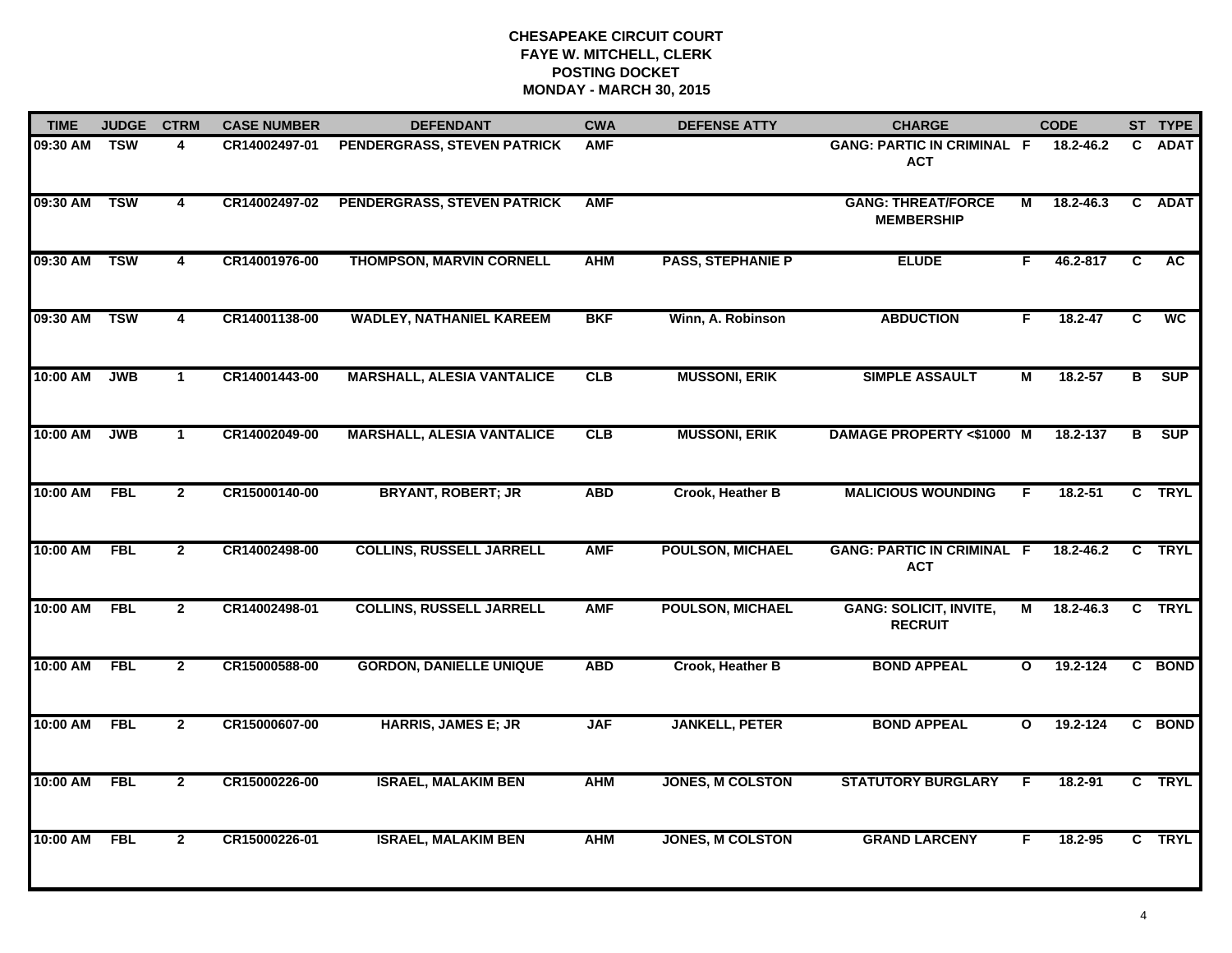| <b>TIME</b> | <b>JUDGE</b> | <b>CTRM</b>    | <b>CASE NUMBER</b> | <b>DEFENDANT</b>                                | <b>CWA</b> | <b>DEFENSE ATTY</b>     | <b>CHARGE</b>                                 | <b>CODE</b>  |                     |   | ST TYPE       |
|-------------|--------------|----------------|--------------------|-------------------------------------------------|------------|-------------------------|-----------------------------------------------|--------------|---------------------|---|---------------|
| 10:00 AM    | <b>FBL</b>   | $\overline{2}$ | CR15000606-00      | <b>JOHNSON, LARON N</b>                         | <b>JAF</b> |                         | BAIL-APPEAL CONDITN OF O<br><b>RELEASE</b>    |              | 19.2-124            |   | C BOND        |
| 10:00 AM    | FBL          | $\mathbf{2}$   | CR14001574-00      | <b>JOHNSON-MOFFITT, STELLA</b><br><b>ROZENA</b> | <b>JAF</b> | <b>MILLER, BRIAN</b>    | <b>HIT AND RUN</b>                            |              | F C.46.2-894        | B | <b>TRYL</b>   |
| 10:00 AM    | <b>FBL</b>   | $\mathbf{2}$   | CR14002525-00      | <b>LIVERMON, JUAN LAFAYETTE</b>                 | <b>KAM</b> | <b>JONES, M COLSTON</b> | <b>POSS FIREARM BY CONV</b><br><b>FELON</b>   | F            | 18.2-308.2          | C | <b>SUP</b>    |
| 10:00 AM    | <b>FBL</b>   | $\mathbf{2}$   | CR15000336-00      | <b>MATAMOROS, NICHOLAS SCOTT</b>                | <b>JAF</b> | <b>HARRIS, E</b>        | <b>DWI: 4+ OFF W/IN 10Y</b><br><b>W/CHILD</b> | F.           | 18.2-266            |   | C PLEA        |
| 10:00 AM    | <b>FBL</b>   | $\mathbf{2}$   | CR15000336-01      | <b>MATAMOROS, NICHOLAS SCOTT</b>                | <b>JAF</b> | <b>HARRIS, E</b>        | <b>DRIVE ON REVOKED</b><br><b>LICENSE</b>     |              | F 46.2-391D2 C PLEA |   |               |
| 10:00 AM    | <b>FBL</b>   | $\overline{2}$ | CR15000336-02      | <b>MATAMOROS, NICHOLAS SCOTT</b>                | <b>JAF</b> | <b>NICHOLAS, LESLEE</b> | <b>RECKLESS CARE FOR</b><br><b>CHILD</b>      |              | $F = 18.2 - 371.1$  |   | C PLEA        |
| 10:00 AM    | <b>FBL</b>   | $\mathbf{2}$   | CR15000336-03      | <b>MATAMOROS, NICHOLAS SCOTT</b>                | <b>JAF</b> | <b>NICHOLAS, LESLEE</b> | <b>RECKLESS CARE FOR</b><br><b>CHILD</b>      |              | $F = 18.2 - 371.1$  |   | C PLEA        |
| 10:00 AM    | <b>FBL</b>   | $\mathbf{2}$   | CR15000336-04      | <b>MATAMOROS, NICHOLAS SCOTT</b>                | <b>JAF</b> | <b>NICHOLAS, LESLEE</b> | <b>RECKLESS CARE FOR</b><br><b>CHILD</b>      |              | F 18.2-371.1        | C | <b>PLEA</b>   |
| 10:00 AM    | <b>FBL</b>   | $\overline{2}$ | CR15000565-00      | <b>ORVIN, KENNETH L</b>                         | <b>KAM</b> | <b>REVELEY, HK</b>      | <b>BOND APPEAL</b>                            | $\mathbf{o}$ | 19.2-124            |   | C BOND        |
| 10:00 AM    | <b>FBL</b>   | $\overline{2}$ | CR15000157-00      | <b>PAUL, SUSIE RENEE</b>                        | <b>KAM</b> | Winn, A. Robinson       | <b>PRESCRIPTION FRAUD</b>                     |              | F 18.2-258.1        |   | <b>B</b> TRYL |
| 10:00 AM    | <b>FBL</b>   | $\overline{2}$ | CR13002549-01      | <b>SMITH, ERNEST LEROY; JR</b>                  | <b>LML</b> | Jankell, Peter J.       | <b>VIOL PROBATION ON FEL F</b><br><b>OFF</b>  |              | 19.2-306            |   | C BOND        |
| 10:00 AM    | FBL          | $\mathbf{2}$   | CR14002250-00      | <b>VENEY, JERMAINE LASHAWN</b>                  | CLB        | <b>MUSSONI, ERIK</b>    | <b>GRAND LARCENY</b>                          | F.           | 18.2-95             |   | <b>B</b> TRYL |
| 10:00 AM    | <b>FBL</b>   | $\mathbf{2}$   | CR10002762-01      | <b>WARD, GIOVANNI ANTONIO</b>                   | <b>LML</b> | Jankell, Peter J.       | <b>VIOL PROBATION ON FEL</b><br><b>OFF</b>    | -F           | 19.2-306            |   | C BOND        |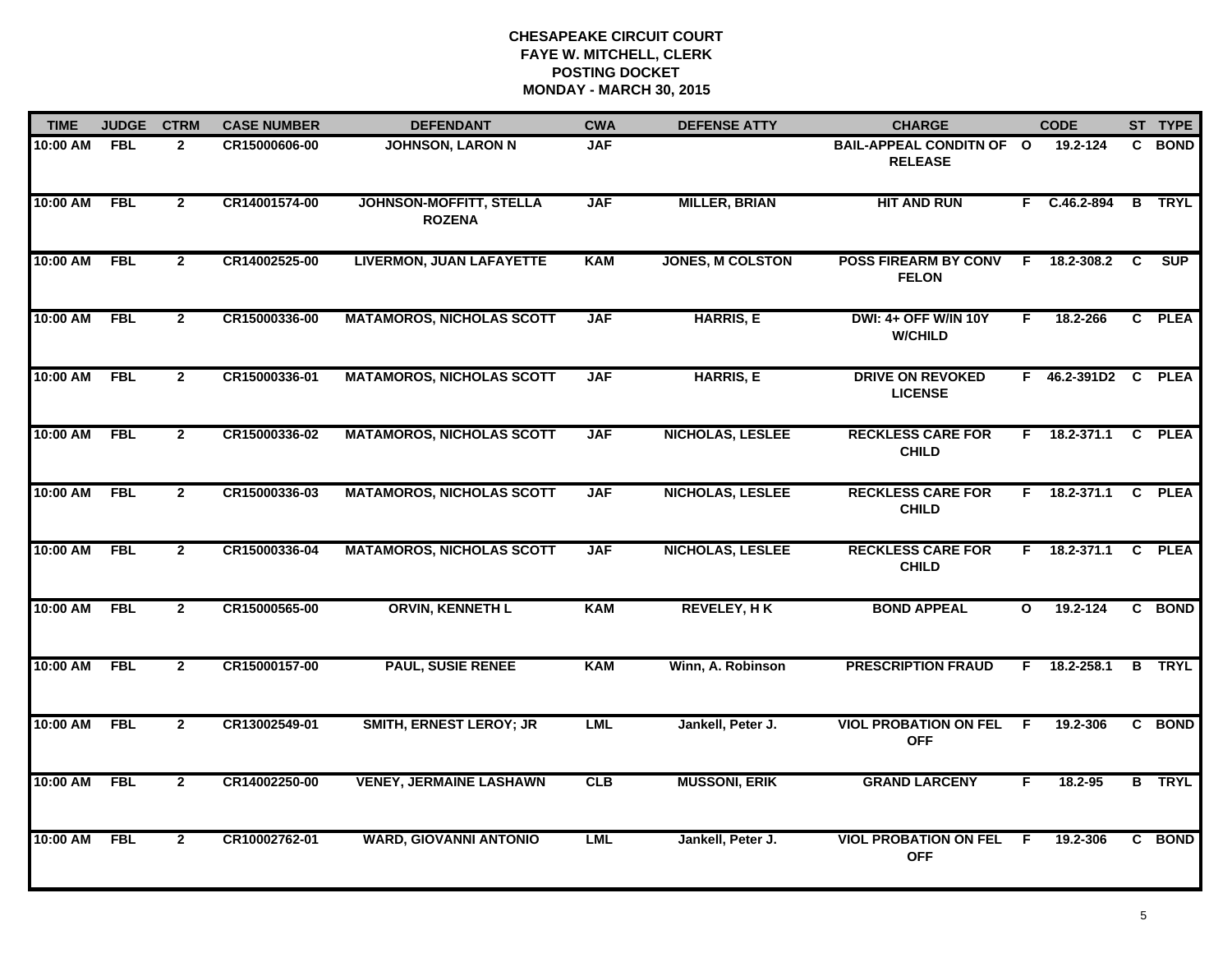| <b>TIME</b> | <b>JUDGE</b> | <b>CTRM</b> | <b>CASE NUMBER</b> | <b>DEFENDANT</b>               | <b>CWA</b> | <b>DEFENSE ATTY</b>  | <b>CHARGE</b>                               | <b>CODE</b> | ST TYPE     |
|-------------|--------------|-------------|--------------------|--------------------------------|------------|----------------------|---------------------------------------------|-------------|-------------|
| 10:00 AM    | <b>RDS</b>   | 6.          | CR14001700-00      | <b>CARPENTER, ROGER EUGENE</b> | <b>AEP</b> | <b>SACKS, ANDREW</b> | <b>MURDER</b>                               | 18.2-32     | <b>JURY</b> |
| 10:00 AM    | <b>RDS</b>   | 6.          | CR14001700-01      | <b>CARPENTER, ROGER EUGENE</b> | <b>AEP</b> | <b>SACKS, ANDREW</b> | <b>USE FIREARM IN COMM</b><br><b>MURDER</b> | 18.2-53.1   | <b>JURY</b> |